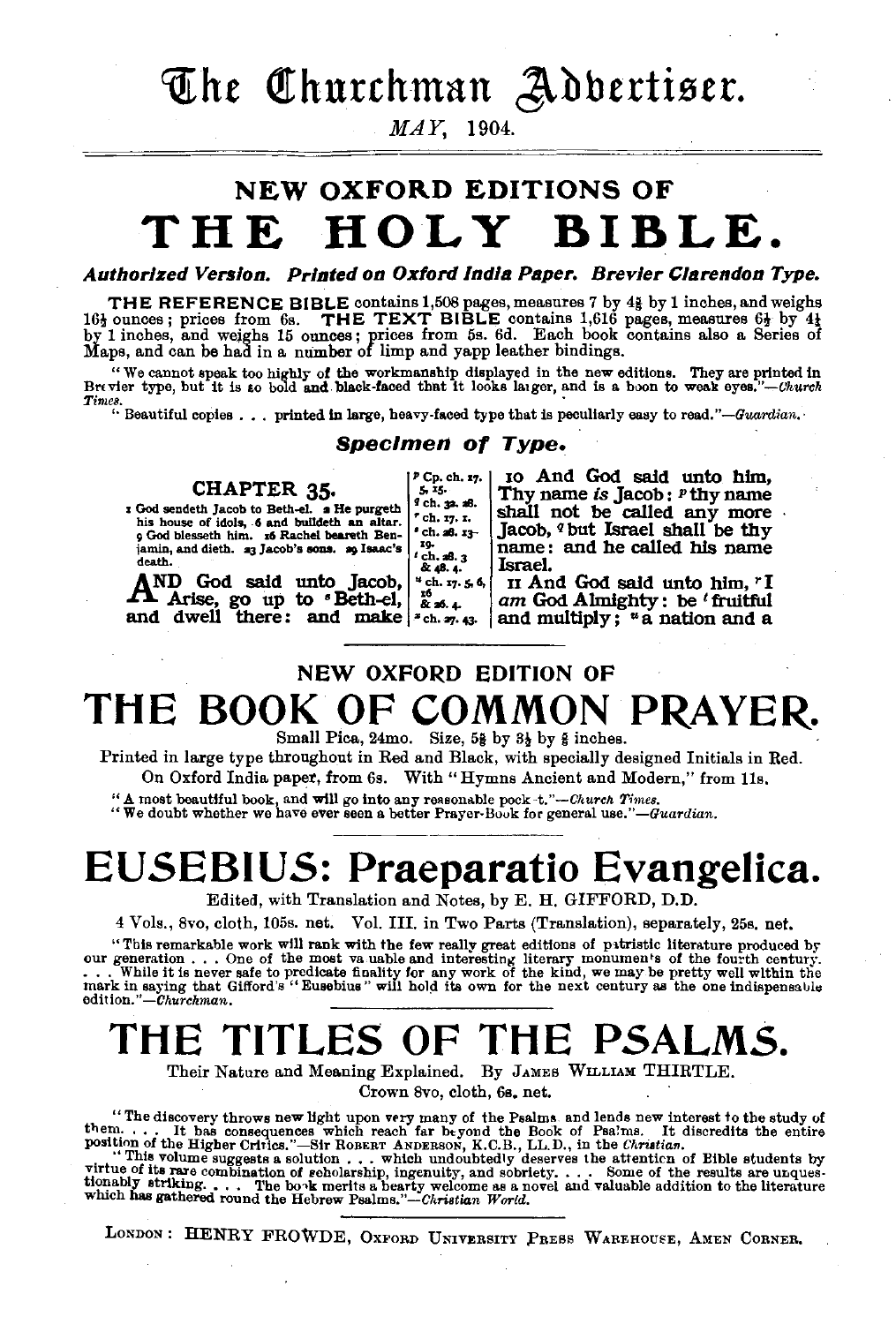### JUST PUBLISHED. PPice 1s. 6d. net.

# <sup>~</sup>**Cb¢** <sup>~</sup> wond~rful **Story or Uganda.**

By the Rev. J. D. MULLINS, M.A.

SKETCH of the History of the Mission in Uganda, giving the more vivid and picturesque scenes in the story of a Mission which is rightly regarded as a Christian Miracle of modern days. An Autobiography of Ham Mukasa, translated by Archdeacon Walker, is added as a suitable pendant to the story, showing sidelights on the character of the times in which he lived.

> 236 Pages, crown Svo., cloth boards, with Illustrations and Maps. Price 1s. 6d. net; or 1s. 9d. post free.

LONDON: CHURCH MISSIONARY SOCIETY, SALISBURY SQUARE, L.C.

# HODDER AND STOUGHTON'S NEW LIST.

### THE TREE IN THE MIDST.

A Contribution to the Study of Freedom. By GREVILLE MACDONALD, M.D., Author of" The Religious Sense in its Scientific Aspect." lOs. 6d. net.

ALCOHOL

Its Place and Power in Legislation. By ROBINSON SOUTTAR, M.A., D.C.L., Author of " A Short History of Ancient Peoples." 3s. 6d.

"CLARION" FALLACIES.

A Reply to Mr. Robert Blatchford's Strictures upon Christianity in " The Clarion " and the book entitled "God and My Neighbour."

By FRANK BALLARD, M.A., B.D., B.Sc., F.R.M.H., etc. ls. net, *A Volume of the "Christian Defence" Series.* 

ST. PAUL'S CONCEPTIONS OF THE LAST THINGS.

By the Rev. H. A. A. KENNEDY, M.A., D.Sc. 7s. 6d. net.

THE SELF-PORTRAITURE OF JESUS.

By the Rev. J. M. E. Ross, M.A. 3s. 6d.

THE MAID OF SHULAM.

By the Rev. HUGH FALCONER, M.A., B.D., Minister of Trinity Presbyterian Church, Notting H'll. 3s. 6d.

### CHRISTIAN FAITH IN AN AGE OF SCIENCE.

By WILLIAM NoRTH RICE, Ph.D., LL.D., Professor of Geology in Wesleyan University. With 15 lllustrations. 6s.

HODDER AND STOUGHTON, 27, PATERNOSTER ROW, LOKDOX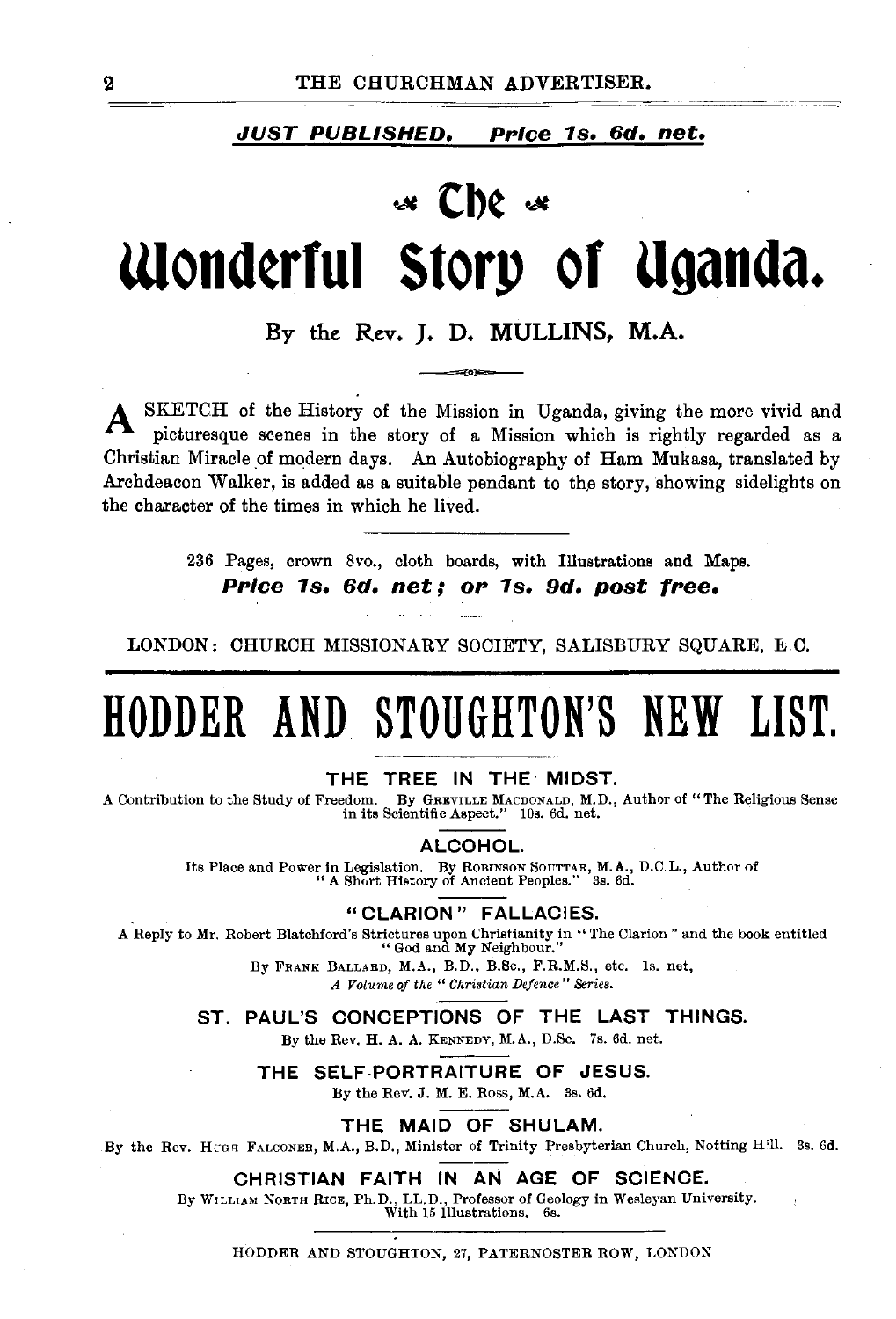## His Majesty's Printers.

# **EYRE & SPOTTISWOODE'S BIBLE WAREHOUSE.**

JUST ISSUED.

## **A BI]OU EDITION**  OF **THE MARRIAGE SERVICE**



"A dainty marriage service. . . . The idea is an excellent one."-Daily Telegraph.

The idea is  $\begin{cases} \text{``Exceedingly pretty. . . . An uncommon} \\ \text{gitt to a bridge or bridgesmail.'—*deademy*.$ 

Size  $2\frac{3}{16} \times 1\frac{7}{8}$  inches.

Bound in leather, with a silver front side stamped in relief with Reynolds' Charming Cherub Choir. Price from **4s. 6d.** 

*Also issued in white and fancy-coloured leather bindings, at prices from 1s. 6d.*  $\overline{\phantom{a}}$ 

LONDON: 33, PATERNOSTER ROW, E.C.

*Retail* of *all Booksellers.*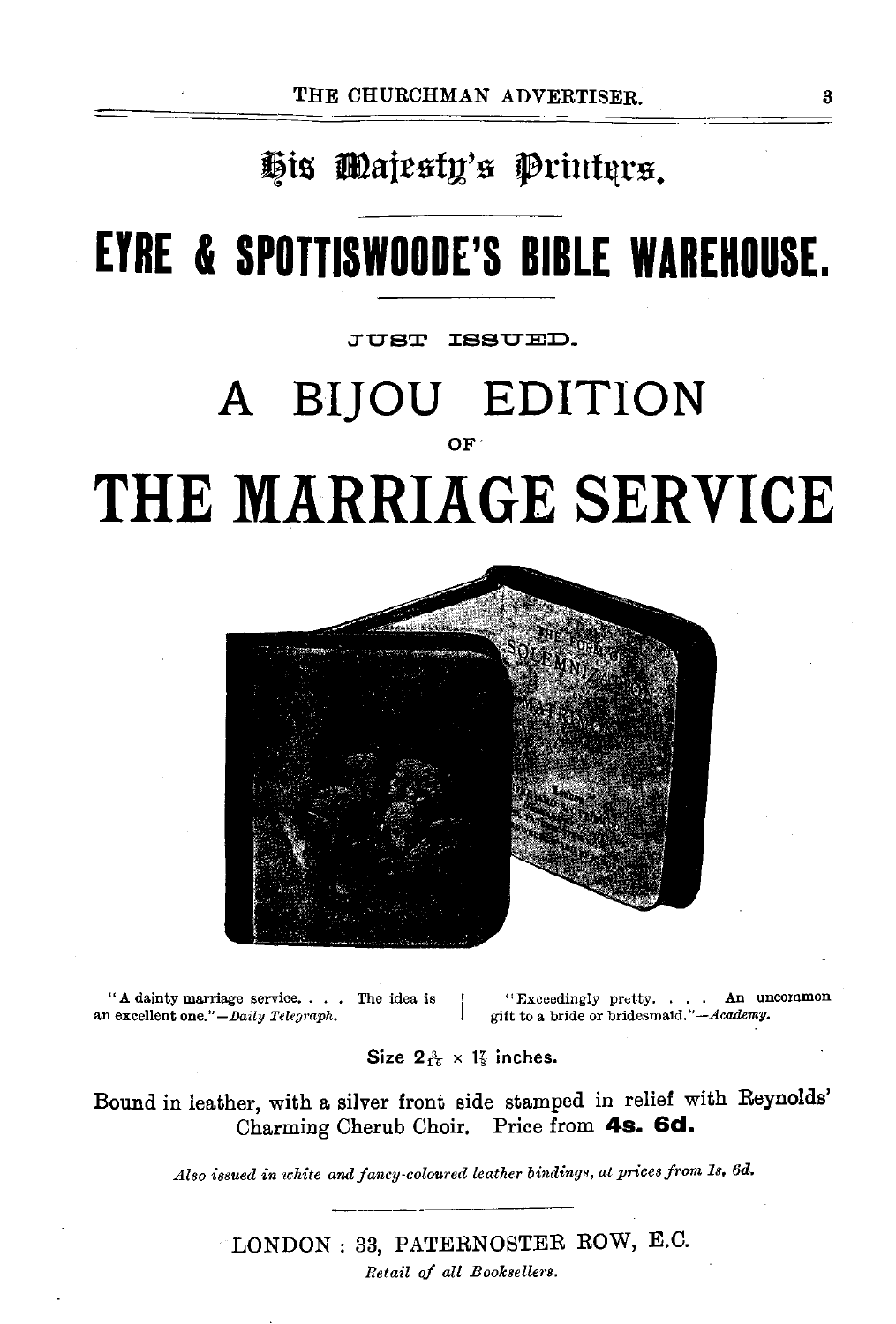## **CHURCH REGISTERS (8 kinds). CHURCH DOOR NOTICES (3 kinds). SERVICE TABLES, Choir Notices (8 kinds).**

**OFFERTORY BOOKS AND FORMS (9 kinds). CHURCH CERTIFICATES for Baptisms, Banns, Marriages, and Burials.** 

*SPECIMENS AND. PRICES WILL BE SENT ON APPLICATION.* 

**LONDON: BEMROSE & SONS, Limited, 4 Snow Hill, E.C.; and DERBY.** 

# **ELLIOT. STOCK'S NEW PUBLICATIONS.**

SERMONS BY THE DEAN OF ELY.

CHEAP EDITION. In crown Svo., cloth, with a Portrait of the Dean, ptice Ss.

**PRO PATRIA.** Sermons on Special Occasions in England and America. By CHARLES WILLIAM STUBBS, D.D., Dean of Ely.

" An interesting volume. The sermons are robust and liberal in tone, and deal with questions

of living interest."—Glasgow *Herald.*<br>
"The volume altogether is fresh and stimulating reading, and may be recommended to both<br>
those who do and who do not accept Dr. Stubbs' advanced social teachings."—Sheffield *Independent.* ·

In Demy 8vo., price 2d. ; post free  $2\frac{1}{2}d$ .

JN STAND STILL : A Wrong Translation.<br>Also certain Scientific and other errors corrected by the Rev. W. CoLLINS BADGER, M.A., SUN

a Hebrew student of sixty years' standing. Reprinted from *The Churchman* by the kind permission of the Very Rev. the DEAN OF CANTERBUBY.

## **NEW VOLUMES OF VERSE.**

In crown Svo., Japanese vellum parchment, price ls. 6d. net.

POEMS. By W. E. WALKERDINE.

. THIRD EDITION. In crown Svo., cloth, gilt lettered, price 4s. 6d. net.

**POEMS AND IDYLLS.** By the Rev. Dr. JOHN CULLEN, Vicar of Radcliffe-on-Trent.

,"Verses sparkling with fine touches which genius alone can *impart."-Church Standard.* · ''' Mr.·Cullen reaches a very high' poetic *level."-Notts Daily Guardian.* 

In crown Svo., cloth, price 2s. 6d. **CRUMBS OF FANCY.** By LOTTE.

LONDON: ELLIOT STOCK, 62, PATERNOSTER ROW, E.C.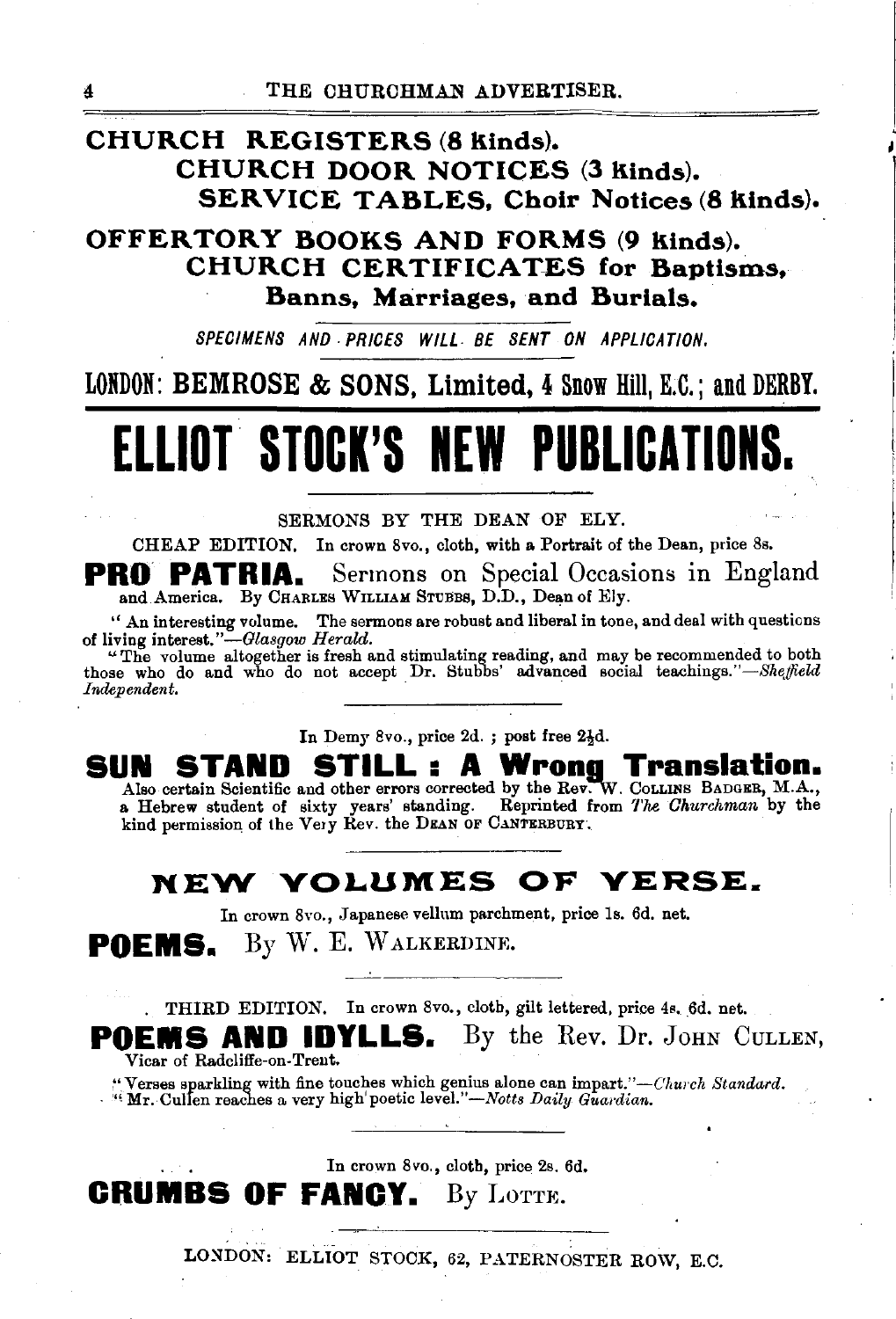# **THE"** R.T.S." NEW **BOOKS.**

**PROFESSOR SAYCE.** Crown 8vo., cloth gilt, 2s.

**MONUMENT FACTS AND HIGHER CRITICAL FANCIES.** By A. H. SAYCE, D.D., LL.D., Professor of Assyriology in the University of Oxford, author of "Fresh Light from the Ancient Monuments," etc. With Frontispiece Portrait of the Author.

The *Srotsman* says : " It puts a sacerdotal poser to the higher critics."

The Pall Mall Gazette says: "Professor Sayce has put no little care and learning into this survey of all<br>the recent important archaeological discoveries, bearing on the age and authenticity of the Old Testament."<br>The Spect question."<br>The *Record* says : " It is a most useful volume if carefully studied."

### A Striking Series of Personal Narratives.

Rev. c. s. ISAACSON. Large Crown Svo., cloth gilt, 3s. 6d.

**ROADS TO CHEIST.** Compiled and Edited by CHARLES S. ISAACSON. M.A., Author of "Roads from Rome," etc. With contributions by the BISHOP of DURHAM, CANON HAY-AITKEN, Revs. F. S. WEBSTER, PREBENDARY FOX, DR. TORREY, and others.

In this volume Mr. Isaacson has brought together a striking series of narratives detailing the conversion and spiritual history of men of various nations, in many ranks of society, and of strongly-contrasted ~haracter.

### The Story of a People emerging from Heathenism.

Rev. T. T. MATTHEWS. Demy 8vo., eloth gilt. 6s.

## THIRTY YEARS IN MADAGASCAR. By the Rev. T. T.

MATTHEws. With 60 Portraits and other Illustrations.

Mr. Matthews went to Madagascar immediately after the adoption of Christianity by the Queen and by<br>the Central Government. He thus came into contact with the people at a most important transition period,<br>and his work took

### The Story of the Great Boxer Massacre.

Rev. R. C. FORSYTH. Demy Svo., cloth gilt, 7s. 6d,

## THE CHINA MARTYRS OF 1900. A Complete Roll of the

Christian Heroes martyred in China in 1900, with the Narratives of Survivors. With 144 Illustrations. By R. C. FoRSYTH, for eighteen years a Missionary in China.

This volume seeks to place on record in a permanent form a complete account of the terrible convulsion<br>in China in the year 1900 known as the Boxer Movement. It contains the thrilling story of how death for<br>Christ's sake w

WILLIAM STEVENS.

Dr. CAIRNS.

### The Slavery Question.

Large Crown Svo., cloth gilt, 6s.

THE SLAVE Emancipation.

HISTORY: His Sorrows and His By WILLIAM STEVENS. With Portraits and Illustrations by J.

FINNEMORE.

The volume furnishes at once the most comprehensive and the most up-to-date survey of the slavery<br>question. It should appeal equally to those specially interested in social movements and to the general<br>residents. reader.

A Powerful Antidote to Atheism.

Medium Svo., paper cover, 6d.

## CHRIST AND THE CHRISTIAN FAITH. By the Rev.

PRINCIPAL CAIRNS, D.D.<br>The late Principal Cairns contributed to the *Present Day Tract Series* five striking essays under the titles:<br>"Christianity in the Central Evidence of Christianity," "Christianity and Miracles at th proved usefulness as Present Day Tracts has suggested their publication in popular form in one sixpenny

## THE RELIGIOUS TRACT SOCIETY, LONDON, E.C.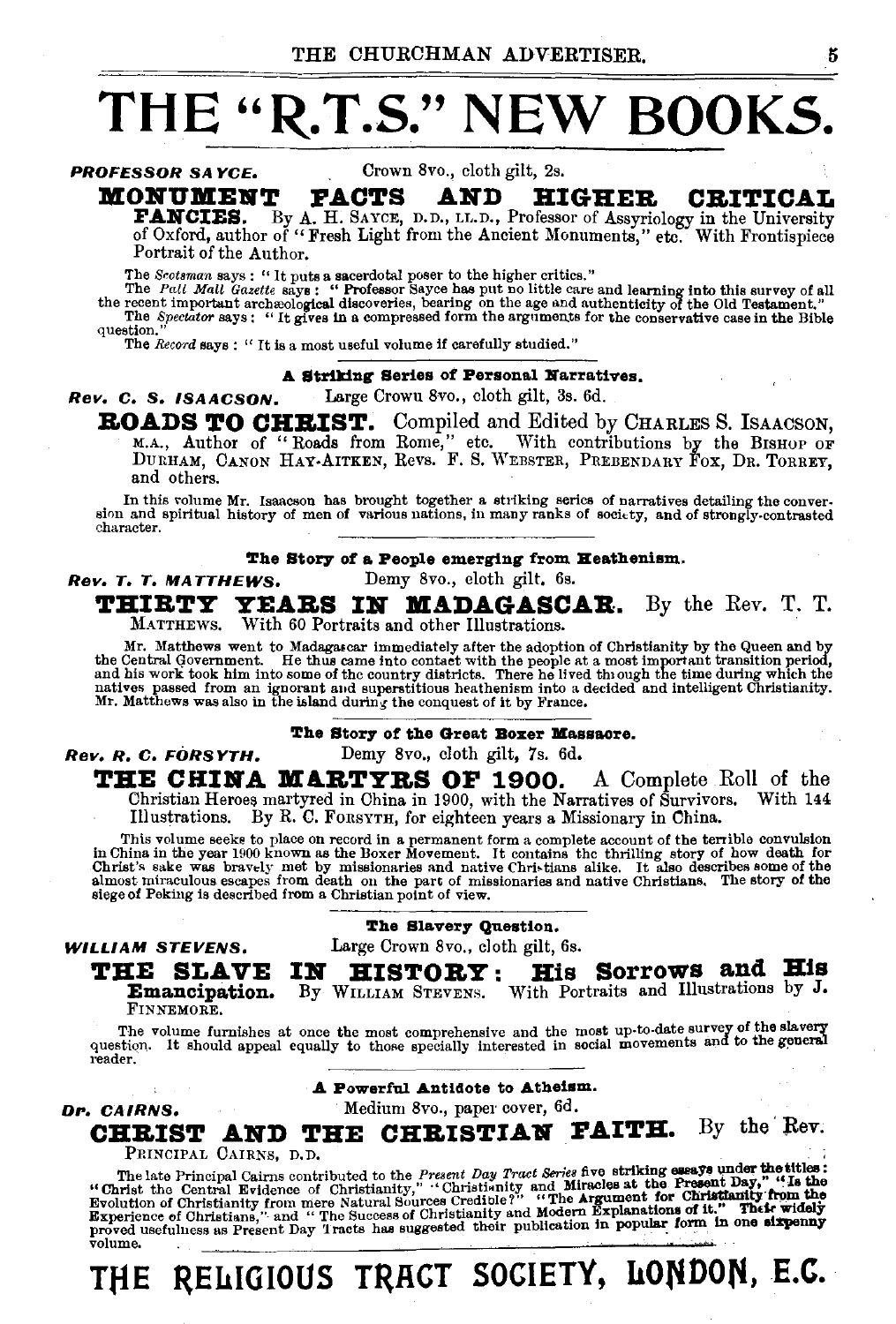### SECOND EDITION.

*In* 32mo. *size, cloth limp, for the pocket,* 2s. *net. Also for Presentation, im leather binding, 3s. net; in Lambskin, 3s. 6d. net; and in Persian Calf, 4s. 6d. net.* 

# **THE PEOPLE'S PSALTER** :

H plain :600k for those who wish to use the psalms in Church with intelligence and devotion.

## By the Rev. G. W. S. WALPOLE, D.D.

Examining Chaplain to th\_e Archbishop of York, Rector of Lambeth.

This book might well be described as the Church-goers' Psalter, for its object is to give ready help in the Church rather than in the study, to the ordinary worshipper, who oftentimes finds it difficult to give a meaning to the Psalms he is invited to sing, rather than to the student.

It has three features :-

- 1. A very brief introduction to each Psalm, setting forth its probable origin, its application in the Christian Church, and the use to which it has been or may be put.
- 2. Clearly-set-out divisions with interpretative headings, so that anyone may be able to see the progress of the thought of the Psalm.
- 3. Very short explanatory footnotes, dealing with any serious difficulties of the text.

There is, in addition, an introduction showing how the Psalms may be used. In this the author divides them into four great groups: (1) Messianic, (2) Social, (3) Missionary, (4) Devotional, and his endeavour is to show how the Psalms, whether as Intercessions, Thanksgivings, or Meditations, meet the needs and difficulties of the present day, and provide a ready means for lifting them out of their earthly surroundings into the spiritual atmosphere of God. The principle adopted in their interpretation is to ground it on the original historical foundation, where it 'may be known, and it is hoped that in this way any serious criticism of it as mystieal or extravagant may be met. The outline, for such only it is, will need thought and attention, but a few minutes in the Home, or, still better, in the Church, before the service begins will be sufficient to get a clear grasp of its meaning. It has been bound and printed in such form as to be readily carried, and contains the Canticles, so that to those who know the Prayers .no other book but one containing the Hymns would be necessary.

### Recommendations and Extracts from Rebiews.

"The book seems to be admirably adapted for its purpose, and I trust it will have a very wide usefulness."- BISHOP OF DURHAM.

"This is the kind of book which I have long wished to have for use in Church, and after

using it I find it a real help."-DR. LocK. "I am very glad to have it and shall try to me it. It appears to answer what people much want-a real guide to the meaning of Psalms for practical purposes."-ARCHDEACON MAOKARNESS.

. "A delightful little book, not a commentary or a fresh translation, but simply an iutelligent and natural explanation of the Prayer-Book Psalter."-Scottish Guardian. <br>
"A most timely and practical volume."-*Rock*.

"Here an attempt has been made to give us the Psalter in its up-to-date setting. . . . Psalms are suitably divided in accordance with the subjects treated."-Life of Faith.

ELLIOT STOCK, 62, PATERNOSTER ROW, LONDON, E.C.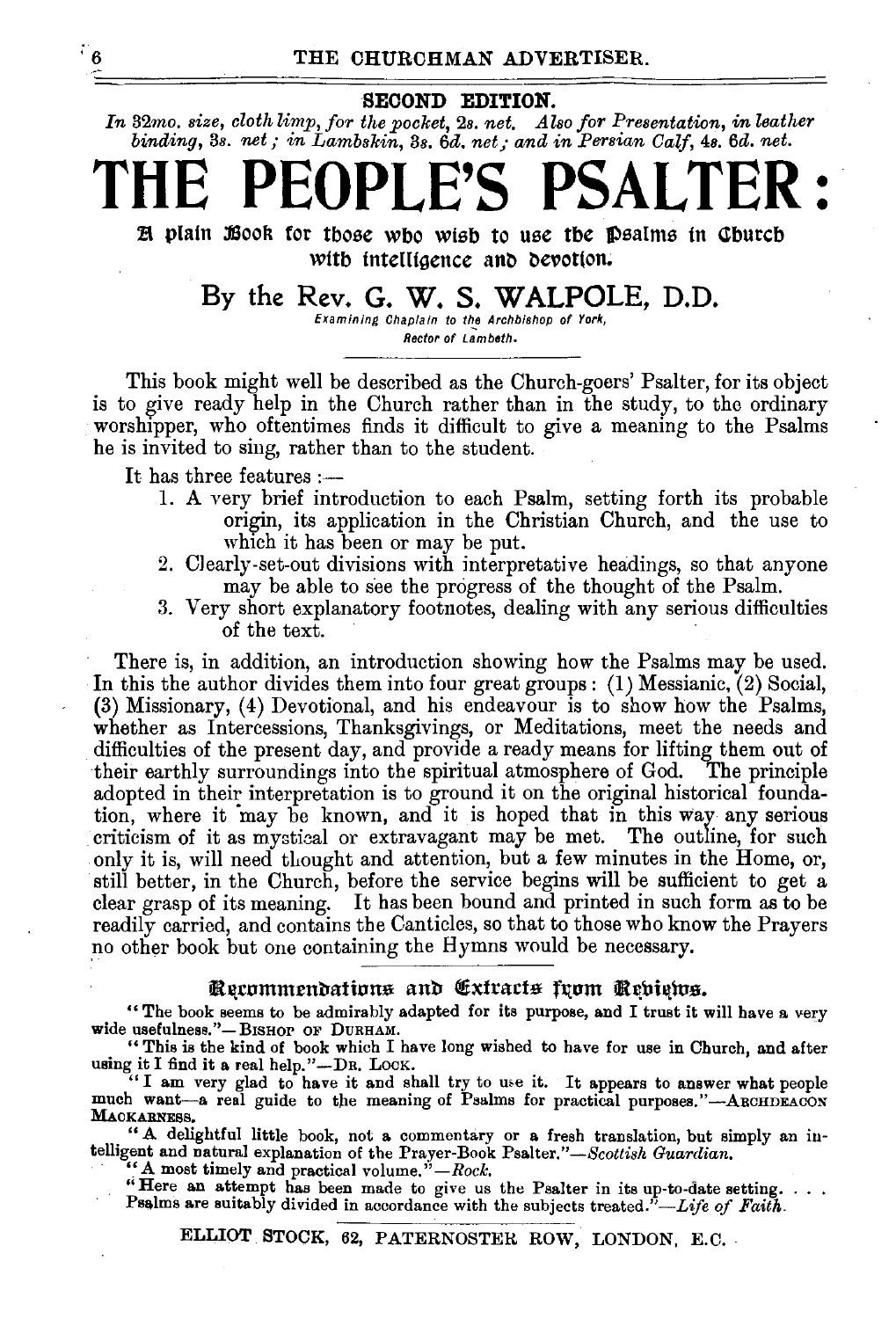## SUIT ABLE WHITSUNTIDE GIFT BOOKS.

Cloth gilt, for Presentation, 3s. 6d.

"THE POET OF HOME LIFE."<br>By ANDREW JAMES SYMINGTON, F.R.S.N.A. With By ANDREW JAMES SYMINGTON, F.R.S.N.A. With<br>Centenary Papers by the Very Rev. Dean Farrar,<br>D.D.; the Rev. John Callis, M.A.; Canon Wilton,<br>M.A.; the Rev. Charles Bullock, B.D., and others.<br>With Twenty-four Fine Art Illustra

Illustrated Edition of the Popular Work. Large crown 8 *vo.,* cloth gilt, bevelled, 5s.

DAYSPRING: A Story of the Time of William Tyndale. By the late EMMA MARSHALL, Author of "Mother and Son," etc.

In large crown Svo., bevelled cloth gilt. Price 3s. 6d,

"MATCHES THAT STRIKE." Edited by the Rev. CHARLES BuLLOCK, B.D.

By the same Author. Cloth gilt, with Portrait, 2s.

"THE MAN OF SCIENCE THE MAN OF GOD." Leaves from the Life of Sir James Y. Simpson. A valuable little work for all interested in Christian Missions.

By the same Author. New Edition. Cloth gilt, with Seven portraits, 5s.

THE CROWN OF THE ROAD. Leaves from Consecrated Lives.

Handsome bevelled cloth gilt, 3s. 6d.<br>WONDERLAND WONDERS. YONDERLAND WONDERS. By the Rev. JOHN ISABELL, F.E.S. Author of "The Insect World," etc. Many first-class Illustra-<br>tions by Louis WAIN and others. Crown 8vo., printed on antique paper, red border, forming a Handsome Volume for Gift or the Library. Price 3s. 6d.

NEW CENTURY HYMNS for the Christian Year. By the Rev. F. W. ORDE WARD, B.A., Author of "Matin Bells," etc.

Handsomely bound, with Illustrations, 346 pages, 3s. 6n.

THE SHADOW LIFTED; or, The Home Magnet. By ANNIE LUCAS, Author of "Leonie."

Cloth gilt. Illustrated. Is. 6d. each.

THE STORY OF OUR CHURCH. By the Rev. CHARLES BuLLOCK, B.D. Three Volumes of this work are now ready.

- SUNRISE IN BRITAIN: How the Light Dawned.
- THE ECLIPSE OF TRUTH: How the Light was obscured.

DARK DAYS IN ENGLAND, and the Dawn of Reformation Light.

Bishop Ryle wrote: "I am heartily glad 'Sun- rise in Britain' has been published." Bishop Pakenham Walsh wrote: "A clear and

reliable book."<br>"Every Englishman sbould read it, and every<br>school sloudd make it a standard book.—*Review*.<br>New Edition Now Ready, with 32 extra pages<br>and three additional Illustrations. Crown 8vo.,<br>cloth gilt, 1s. 6d.

By the Rev. CHARLES BULLOCK, B.D.,

Formerly Rector of St. Nicholas', Worcester; Editor of *1'he Fireside* and *Home Words.* 

I. *A New Edition. Tenth Thousand. Cloth Gilt,* Is. *6d.* 

## GOSPEL NE) The Story of Naaman; or, Sin and Its Cure.

"The Old Gospel is Ever New." The Gospel, in<br>
it's essential simplicity, is as truly the utterance<br>
of what may be termed the "historic Parable" of<br>
Naaman's Story in the Old Testament as it is the<br>
utterance of the Divin nently dwelt upon than they used to *be.-The P>·eface.* 

II. THE WAY HOME: An Earthly Story with a Heavenly Meaning.

### Price 1s. 6d.

NOTICES AND REVIEWS.<br>"I think it worthy of the character of 'The Way "I think it worthy of the character of 'The Way Home.'"-Canon Hugh Stowell, M.A.<br>"We heartily hope it may have a large circula-<br>tion."-Church of England Magazine.

"Replete with Gospel truth."-The *Rev. Dr. Bonar*.<br>"We very cordially recommend it."-Christian

Advocate. "It is a book for masters and servants, for "It is a book for parents and children, for only and young, for rich and poor, for the self-condenned, for the self-condenned, for the pentient righteous and self-cond

New Edition, in rich cloth gilt, bevelled gilt edges, with Illustration, price Is., post free.

## THE FORGOTTEN TRUTH;

The Gospel of the Holy Ghost, with Selected Bymns of the Spirit.

London: "HOME WORDS" Office, 11, Ludgate Square, Ludgate Hill, E.C.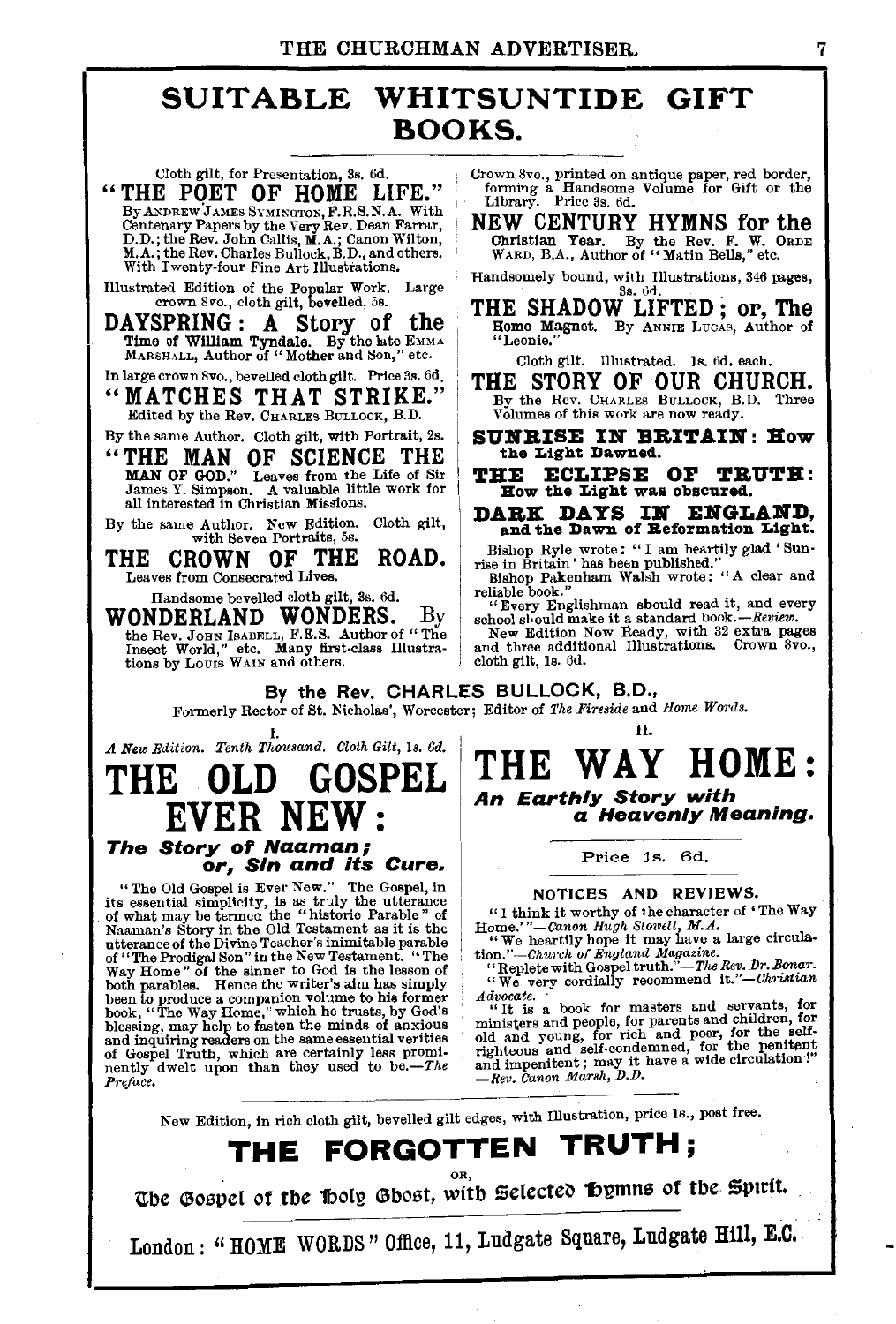# **Colonial** ~ **Contintntal Cburcb soctttp,**

9, SERJEANTS' INN, FLEET STREET, E.C.

*Secretary The Rev.* J. *D. MULLINS.* 

**THIS Evangelical Church Society makes its first aim to reach our** fellow-subjects in the Colonies, throughout the Empire, and abroad. Forty-two Colonial Dioceses are aided.

~ Thousands of our fellow -countrymen in the "back blocks" are drifting away from all religion for lack of any voice for Christ, and their children are growing up as pagans.

The Society has a deficit of £1,200 on the year's working, and is obliged to refuse urgent appeals for sheer lack of Funds.

BANKERS: Messrs. BARCLAY & CO., LTD., 54, LOMBARD ST., LONDON, E.C.

# **CHRISTIAN COMMUNITY.**

INSTITUTED BY THE HUGUENOTS, l685.

President-SIR OEOROE WILLIAMS. Vice-President-THE EARL OP ABERDEEN, K.O. Treasurer-F. A. BEVAN, Esq. Bankers-Messrs. BARCLAY & CO., 54, Lombard Street, E.C.

### **FOR VISITING AND PREACHING THE GOSPEL IN WORKHOUSES AND OTHER PLACES.**

The province of this Society is to preach the Gospel, and in other ways relieve two classes -those who eannot and those who will not attend the ordinary places of worship. The work of preaching and visitation is carried on by over

15,000 Workhouse Inmates visited every week in

8 Mission Halls are now supported. employed in making clothing.

1,021 Bread, Lodging, & Coal Tickets given away. 1,025 Garments were made and sold last year.<br>13,500 Dinners to Children.<br>21,000 Free Teas and Breakfasts, Occoa Suppers. 84,742 Tracts were distributed.

450 Voluntary Workers of both sexes, who 3,319 Children and Adults taken for a day into the Country.<br>OOO Work the give the gratis. the Country. the Country. the Country.

11,000 Workhouse people rad buns and oranges,<br>and an Evening's Entertainment at<br>Christmas. 2,000 Lodging-hou•e People visited every week in .. nd an Evening's Entertainment at Spitalfields, Hackney, St. John's Wood, Christmas.

2,200 Attendances were made by poor widows,<br> $2.200 \times \text{employee of the analysis of the image.}$ 

Income £5,586. Contributions or Donations (N.B.-Periodicals and Tracts are most useful, and may be sent to the Secretary) can be paid into the Bank, to the Treasurer, or will be very gratefully received by the Secretary, Mr. JAMES ATKINSON, Office, Memorial Hall, London<br>Street, Bethnal Green, E.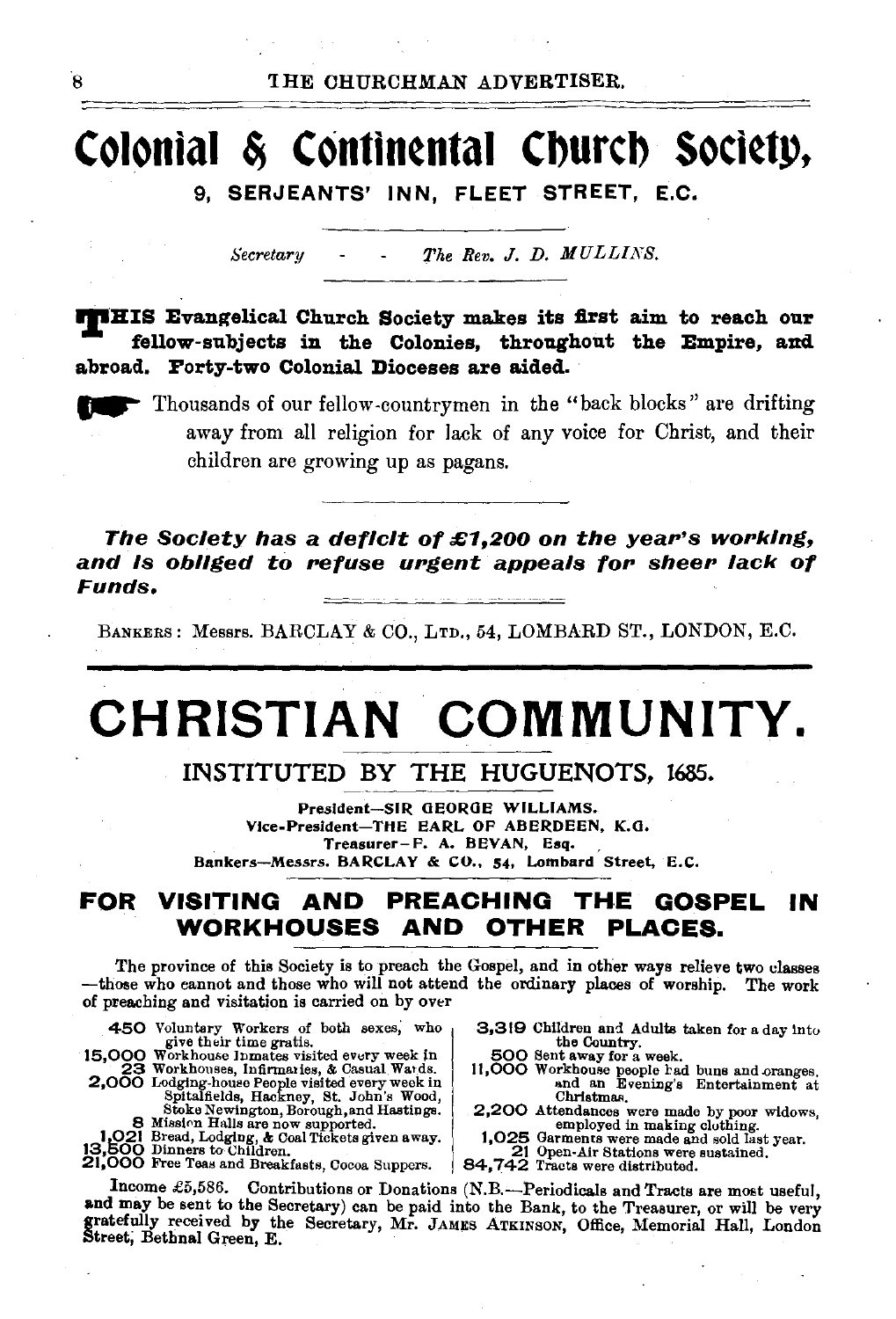# The *Mational* Protestant Church Union.

To Maintain the Principles of the Reformation as set forth in the Prayer Book and Articles of the Church of England,

President-W. D. CRUDDAS, Esq. Chairman-The Rev. Prebendary WEBB-PEPLOE, M.A. Treasurer-T. F. VICTOR BUXTON, Esq. Secretary-Sir C. ROBERT LIGHTON, Bart.

The Mational Protestant Church Union witnesses for-

- 1. The supremacy and sufficiency of the Holy Scriptures as the Word of God.
- 2. The sole and sufficient efficacy of the sacrifice of the Lord Jesus Christ upon the Cross.
- 3. The justification of man by faith only in the Lord Jesus Christ.
- 4. The right of every believer to direct and unimpeded access to God, through Christ.
- 5. The freedom and sovereignty of the work of the Holy Spirit in sanctification.

WILL YOU HELP THIS IMPORTANT WORK?

For List of Publications, Terms of Membership, etc., apply to the Secretary, N.P.C.U. 324. REGENT STREET. LONDON. W.

### "LIBERATOR" RELIE FUN

Datron: H.R.H. PRINCE CHRISTIAN.

£10.000 required to Relieve New and Urgent Cases.

HUNDREDS of aged and afflicted victims, so cruelly robbed of their life-savings by the great Liberator Fraud, just as they were hoping to enjoy the fruit of their<br>industry and thrift. Many of them are members of the Church of England. Cheques and P.O.'s should be sent to the Secretary, Rev. J. STOCKWELL WATTS, 16, Farringdon Street, E.C.

THE MISSIONS TO SEAMEN. Patron: HIS MAJESTY THE KING.

Vice-Patrons:

H.R.H. THE PRINCE OF WALES, K.G.

THE FOUR ARCHBISHOPS, тне Визнора, etc. Labours afloat and



ashore, at home and abroad, among seamen of all classes and na-A METRO tions, fishermen, bargemen, and emigrants.<br>
Expenditure in 1902, £46,642.

are occupied. Expenditure in 1902. £46,642.<br>Increased Contributions and Offertories, urgently needed, should be forwarded to the Secretary,<br>Commander W. Dawson, R.N. 11, Buckingham St., Strand, London W.C.

OPERATIVE JEWISH CONVERTS' INSTITUTION

(In connection with the Church of England.)

President : J. K. D. WINGFIELD-DIGBY, Esq., M.P.

**OBJECT.**-To assist young Christian Jews in distress by enabling them to help themselves. They are received for three years, provided for entirely and taught trades.

and taught trades.<br>
SupPORT. -Ordersfor Printing and Bookbinding<br>
are very helpful, but subscriptions and donations are<br>
also needed, and will be noted thankfully received by<br>
the Frincipal, the Rev. H. O. ALLBROOK, Palest Ramsgate.

Bankers-Messrs. BARCLAY & COMPANY, Ltd., 54 Lombard Street, E.C.

.9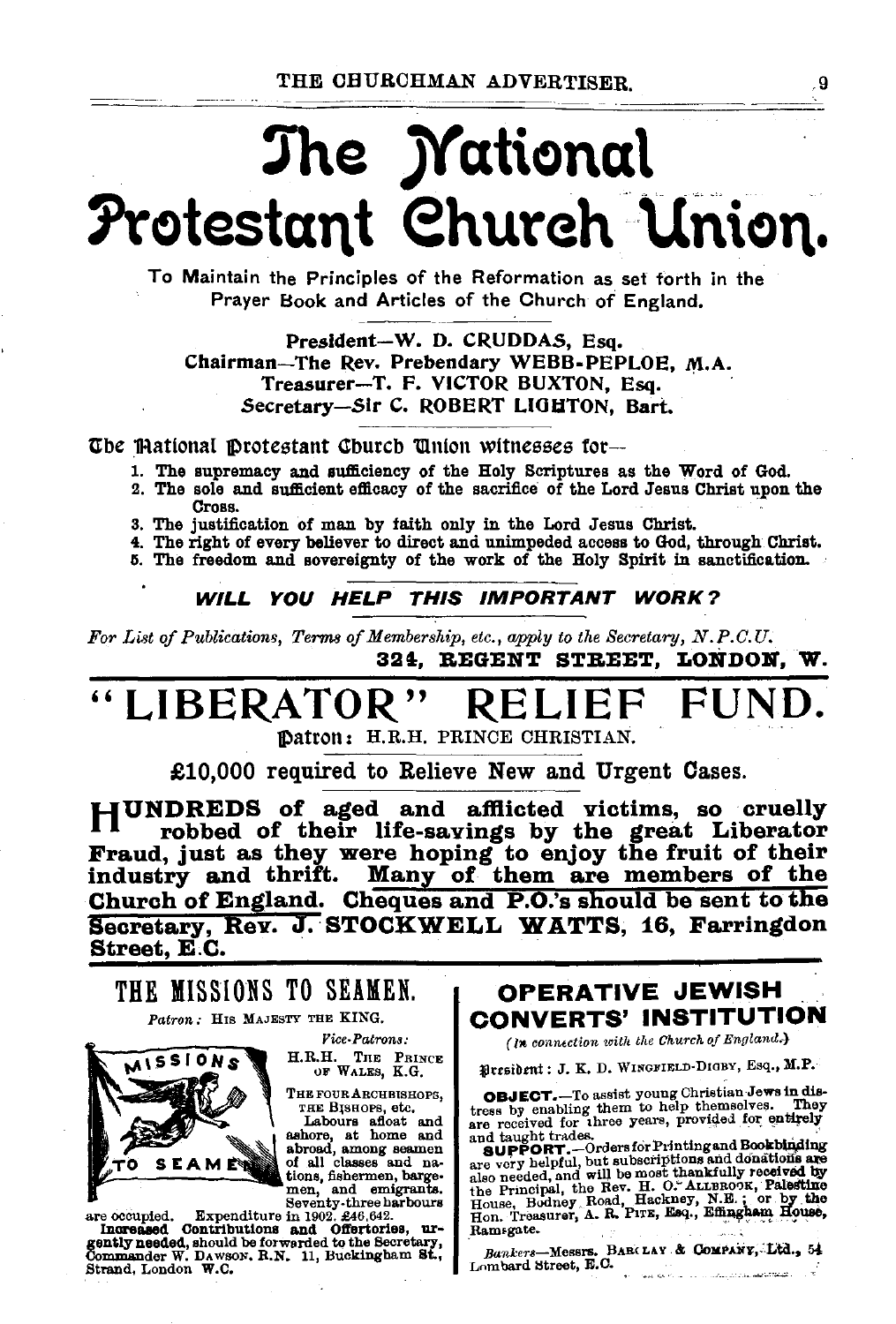THE CHURCHMAN ADVERTISER.

## **ORPHAN WORKING SCHOOL,** FOUNDED 1758.

## 500 FATHERLESS CHILDREN ARE **MAINTAINED AND EDUCATED.**

Senior School-MAITLAND PARK, N.W. Junior School-HORNSEY RISE, N. Conbalescent Home-HAROLD ROAD, MARGATE.

Patrons: His Majesty THE KING, Her Majesty QUEEN ALEXANDRA, T.R.H. the PRINCE & PRINCESS OF WALES.

Treasurer-Sir HORACE BROOKS MARSHALL, M.A., LL.D., J.P.

## **NEW ANNUAL SUBSCRIPTIONS & DONATIONS ARE URGENTLY NEEDED**

So that the work of the charity may be fully maintained.

Two Votes are allowed at each Election for every Guinea subscribed.

SECRETARY: ALEXANDER GRANT. OFFICES: 73, CHEAPSIDE, E.C. BANKERS: LONDON JOINT STOCK, PRINCES STREET, E.C.

## CHURCH OF ENGLAND ZENANA MISSIONARY SOCIETY.

Patroness: H.R.H. THE DUCHESS OF CONNAUGHT.

OBJECT-Evangelistic, Medical, and Educational Work among the Women of India and China.

- **THE ANNUAL WEETING** will be held at 2.30 p.m. on Friday, May 6th, at QUEEN'S HALL (Langham Place, W.). Chairman: Sir W. MACKWORTH **YOUNG, K.C.S.I.**
- **THE ANNUAL SERMON** will be preached at 11 a.m. on Thursday, May 5th, at ALL SOULS' (Langham Place, W.), by the Rev. Dr. BUTLER, Master of Trinity, Cambridge.

OFFICES: 27, CHANCERY LANE, W.C.



10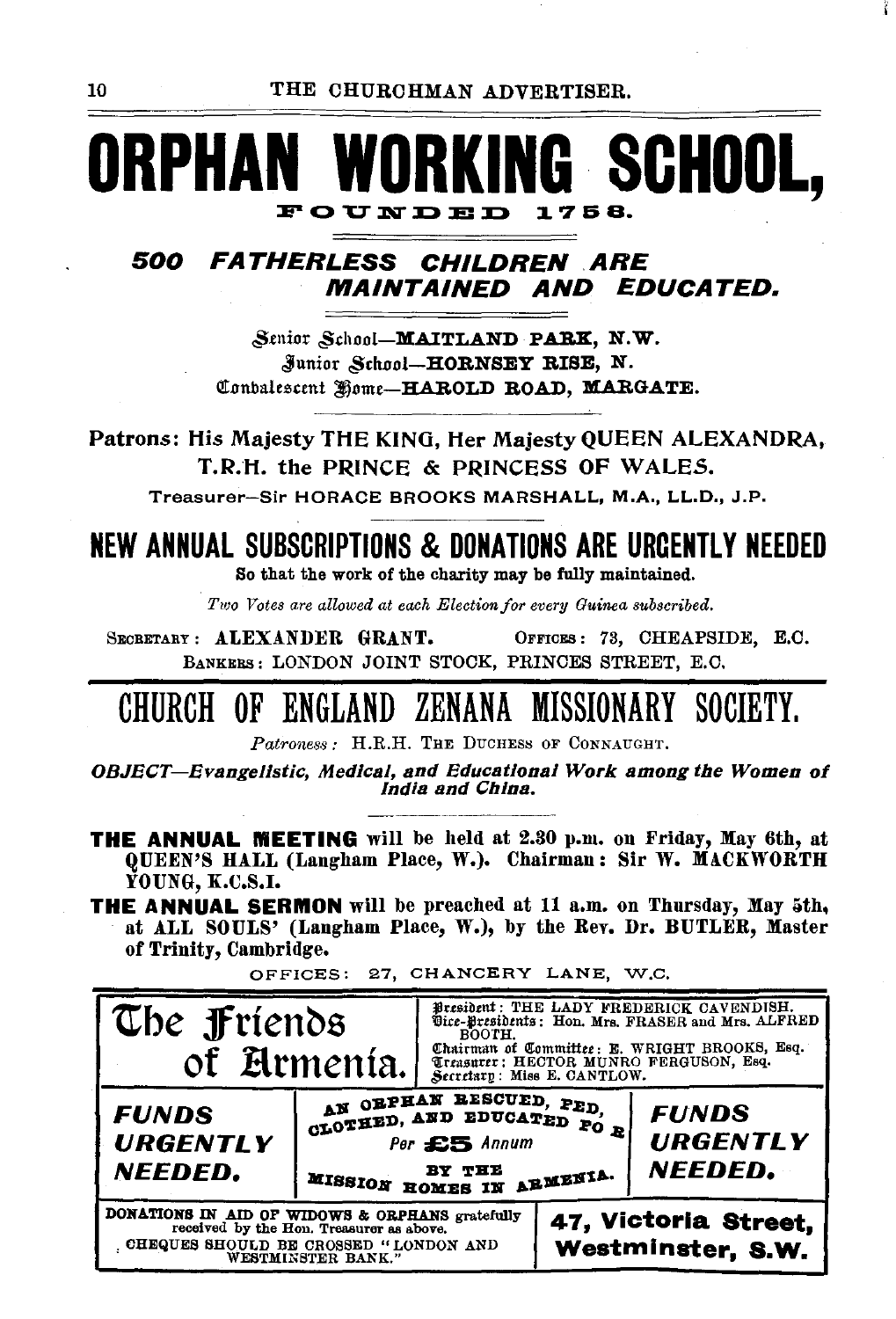## WHITSUNTIDE HOLIDAYS. **COOK'S CONDUCTED ARRANGEMENTS.**

PARIS, including Travel, Hotels, Drives, and Con-<br>ductor, from 57s. 9d.

BRUSSELS, BATTLEFIELD of WATERLOO, and ANTWERP, with Hotels, Drives, etc., £313s.

A WEEK IN SWITZERLAND (Lucerne, Geneva, Interlaken), £5 5s., £6 6s., and £7 7s.

HOLLAND and DEAD CITIES of ZUYDER ZEE, £6 15s.

THE RHINE, COBLENCE, and WIESBADEN,  $\mathcal{L}7 10s$ .

FJORDS of NORWAY, 15 guineas. MEDITERRANEAN CRUISE, 15 guineas. HOLLAND, THE RHINE, & BELGIUM, £16 16s. The THURIKGIAN ALPS, 21 guineas. PARIS, SWITZERLAND, and THE RHINE, £2210s. PARIS and SWITZERLAND, from £2217s.

ILLUSTRATED PROGRAMMES ON APPLICATION,

Particulars also free of POPULAR TOURS (Travel Ticket and Accommodation) on the Continent, etc., and INDEPENDENT TICKETS at Lowest Fares to Paris, Boulogne, Calais, Dieppe, Brussels, Antwerp, Rotterdam, etc., and to all parts of the United Kingdom.

THOMAS COOK & SON, LUDGATE CIRCUS, LONDON, AND BRANCH OFFICES.

# *Saint Andrew.*

SCOTLAND'S RELIGIOUS WEEKLY.

Contains Articles on Religious, Social, Educational, and Literary Topics by all the most eminent Churchmen.

*Ref:Jie'Ws, Correspondence, 'Book Gossip.* 

**EVERY THURSDAY. ONE PENNY.** 

### EDUCATIONAL.

## **WEYMOUTH** COLLEGE~ DORSETSHIRE.

Public School for sons of Professional Classes, Clergy, Officers, Barristers, etc. Five Scholarships offered, £30, £25, £20. Entrance Examinations on June 2nd and 3rd. Governors: E. S. HANBURY, Esq. (Chairman), BISHOPS OF DURHAM and LIVERPOOL, DEANS OF CANTERBURY and PETERBOROUGH, PREBENDARY WEBB-PEPLOE, and others. Apply, Head Master.

## **ST. MICHAEL'S COLLEGE,**  Near TENBURY, WORCESTERSHIRE.

BOYS thoroughly prepared for Public Schools. Most healthy situation; large playing fields and Fives Courts; separate cubicles. Head master, REV. W. A. RENWICK, M.A., late Scholar of Hertford College, Oxford.

### APPLY: REV. THE WARDEN.

## **DAVENTRY GRAMMAR SCHOOL.**

Founded A.D. 1600

PUBLIC SCHOOL EDUCATION at moderate cost. Resident staff of University Graduates in Honours.<br>Entrance scholarships. Special terms for sons of clergy and medical men. Sound Church teaching,<br>Healthy situation, 300 feet above

Fives' Court. Experienced Matron.<br>**Entrance Scholarship for Sons of Clergy materially reducing Fees.**<br>For Prospectus apply REV. H JOHNSON, *Head Master.*